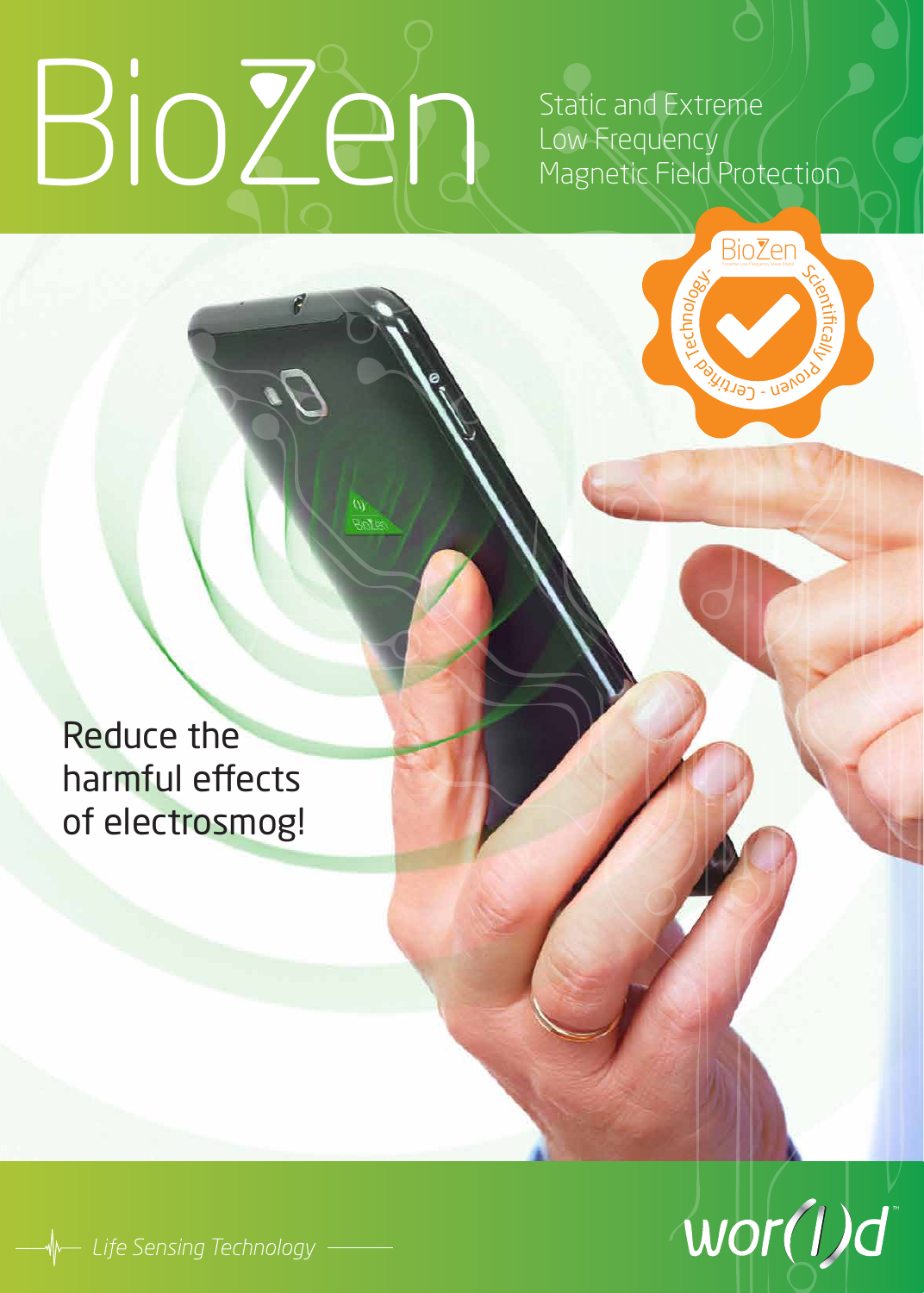

## HOW BIOZEN WORLS

In 2015 Dr. Claude Bartels (Science4Life Lab) did a desk research with the title ,,The influence of electromagnetic radiation on human tissue with special consideration of the effect of magnetic field gradients".

#### **Conclusion:**

Already back in 1992 the California Institute of Technology - CALTECH, Kirschvink - discovered that when using a mobile phone in its surroundings there is created a technical Extreme Low Frequency Magnetic Field (ELF-MF) containing gradients. That means this magnetic field is diverging in its strength in different areas. It appears to be problematic that these tiny gradients irritate the magnetite crystals inside our brain. When irritated, the brain stops the production of certain repair proteins and hormones which usually provide a natural ,,protective shield" against radio frequency. If this ,,protective shield" is missing, the DNA is damaged after a certain period of time and our body reacts with stress. BioZen flattens these gradients and simulates a flat, natural magnetic field. As Long as the "protective shield" is active the magnetite crystals are not irritated and the process works as usual. Therefore the stress Level

stays Low. With its stored quantum information BioZen brings order to the chaos, or rather prevents that chaos occurs. This has a positive influence on all emissions of mobile devices.



The magnetic field gradients irritate our organism. It reacts with stress because of damages done to t he DNA.

**With BioZen** 



By smoothing the peaks a natural magnetic field is simulated, the ,,protective shield" remains in order and our organism does not react.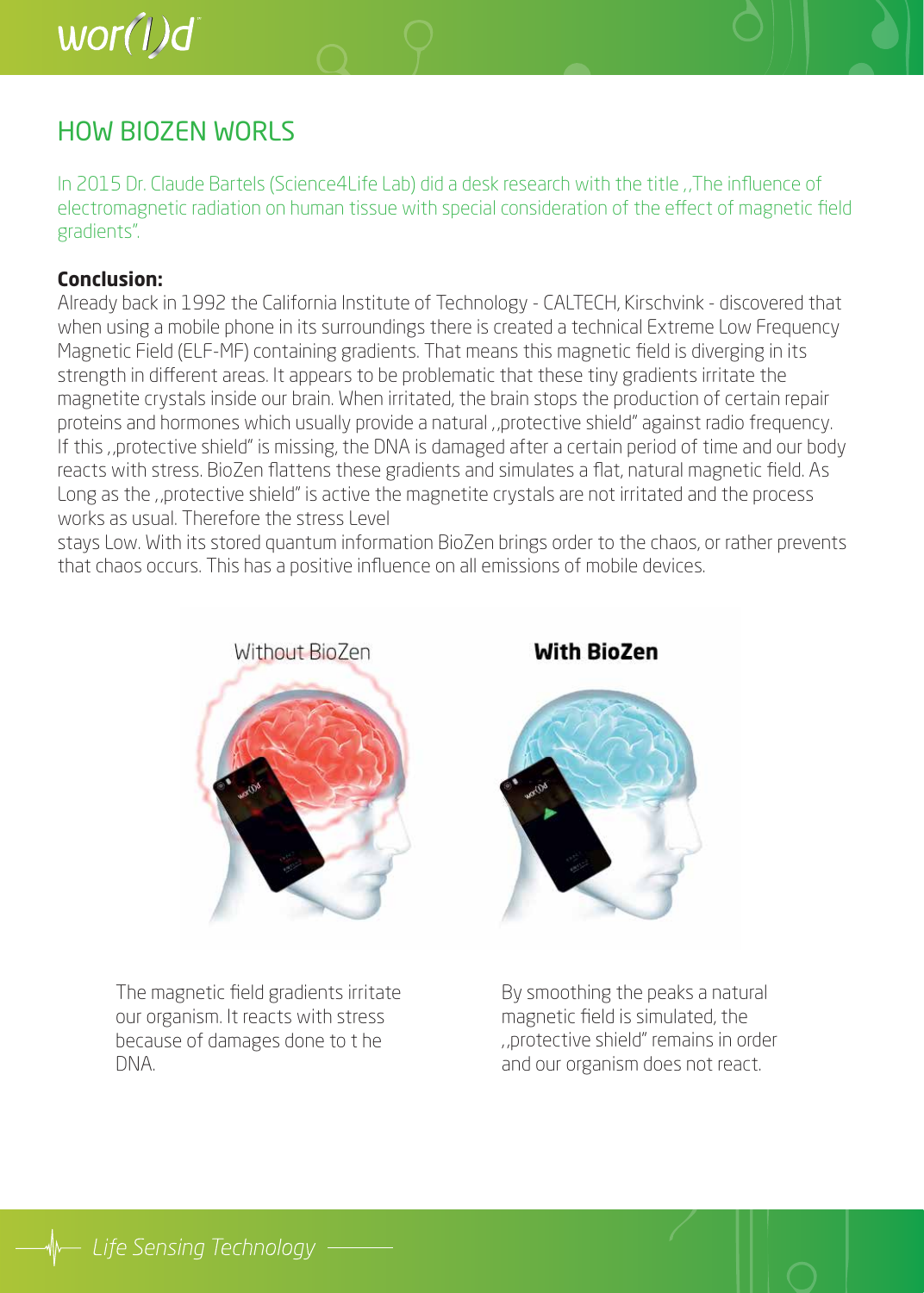

## EXAMINATION OF WATER CRYSTAL

#### With BioZen the crystal structure of water is protected.

When we examine water crystals we see that the water is characterized by a hexagonal structure. Test results show that the e-smog caused by active mobile phones without BioZen destroys the structure of water. However, when the same test was conducted using a mobile phone with BioZen, the structure remained almost intact.

# EXAMPLE OF A 15 MINUTES CELL PHONE CALL

Structure of water



Destroyed Structure Structure with BioZen







Crystal photos after the method of Dr. Masaru Emoto, Yokohama (Japan)

## EXAMINATION IN A DARK FIELD

#### BioZen prevents changes in one's blood profile.

Blood count tests provide information about the negative impacts of mobile phone radiation. Healthy blood is characterized by single and clearly visible blood cells.

Tests conducted after a 10 minute telephone call without BioZen showed modifications in the blood count (a modified hematopoietic): the blood cells stuck together. It is likely that the surrounding water protective shield lost polarization due to the impact of the magnetic field gradients. In contrast, the same test that was carried out after a 10 minute phone call with BioZen, did not show any changes in the blood count.

# EXAMPLE OF A 15 MINUTES CELL PHONE CALL







Almost healthy blood with BioZen

**BUT BIOZEN GOES ONE STEP FURTHER: TEST SUBJECTS WHO HAD AN ABNORMAL BLOOD COUNT ALL NOTICED AN IMPROVEMENT IN THEIR BLOOD COUNT AFTER THEY STARTED USING BIOZEN.**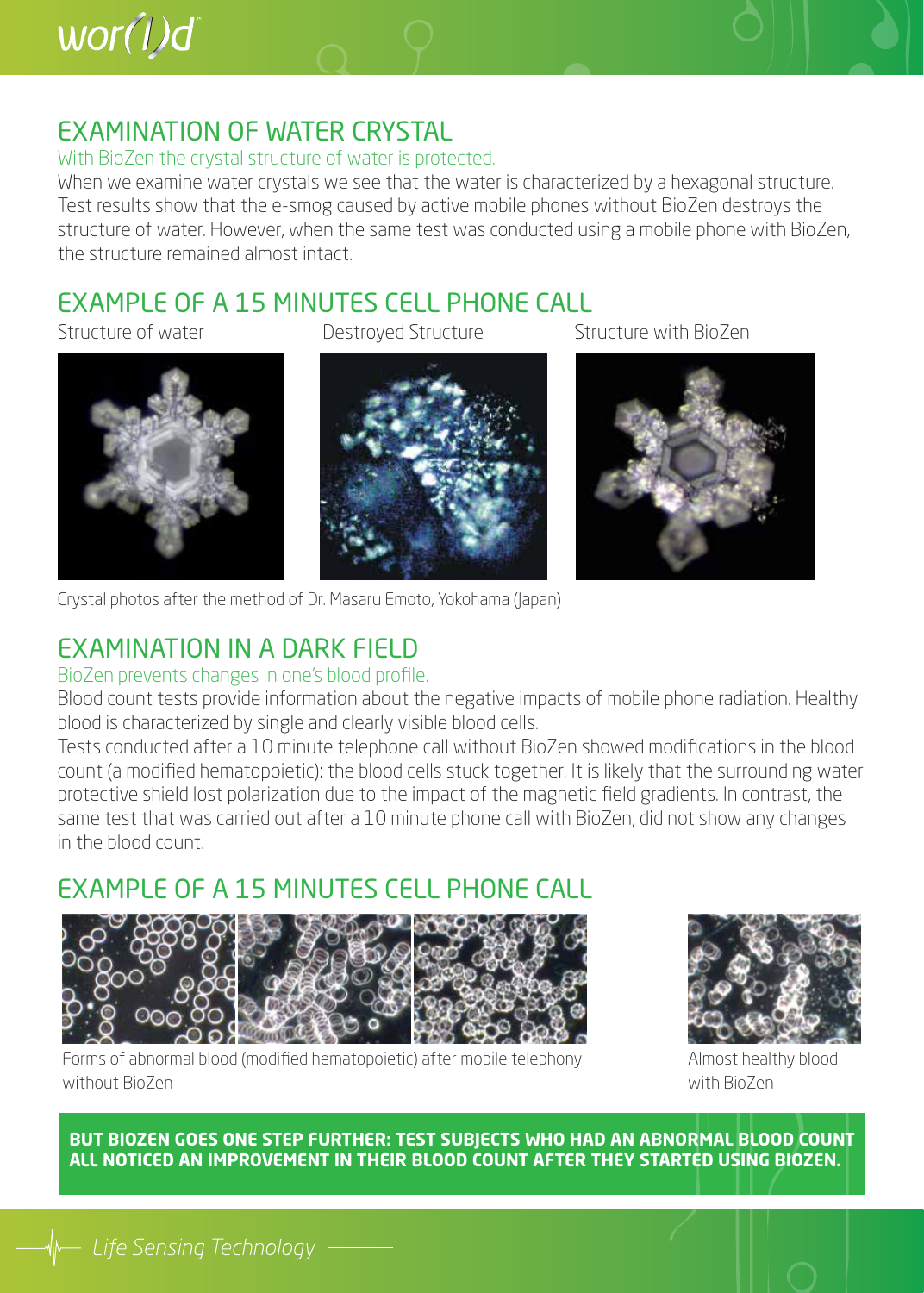

## APPLICATION STUDY OF BIOTIC STRESS BY ECG

How BioZen lowers the body's stress levels.

This study measures the effects of a 15-minute cell phone call - each 5 minutes sitting, standing, sitting. Blue represents the reference measurement without phoning, red indicates unprotected and the green curve protected phoning with BioZen.



Phoning with BioZen permanently causes a lower stress level.



When phoning unprotected afterwards it shows quite the same results as with BioZen.

## ESMOG DISRUPTS THE TRANSPORT OF H2O MOLECULES THROUGH THE CELL MEMBRANE WITH ALL THE KNOE CONSEQUENCES FOR HUMAN HEALTH

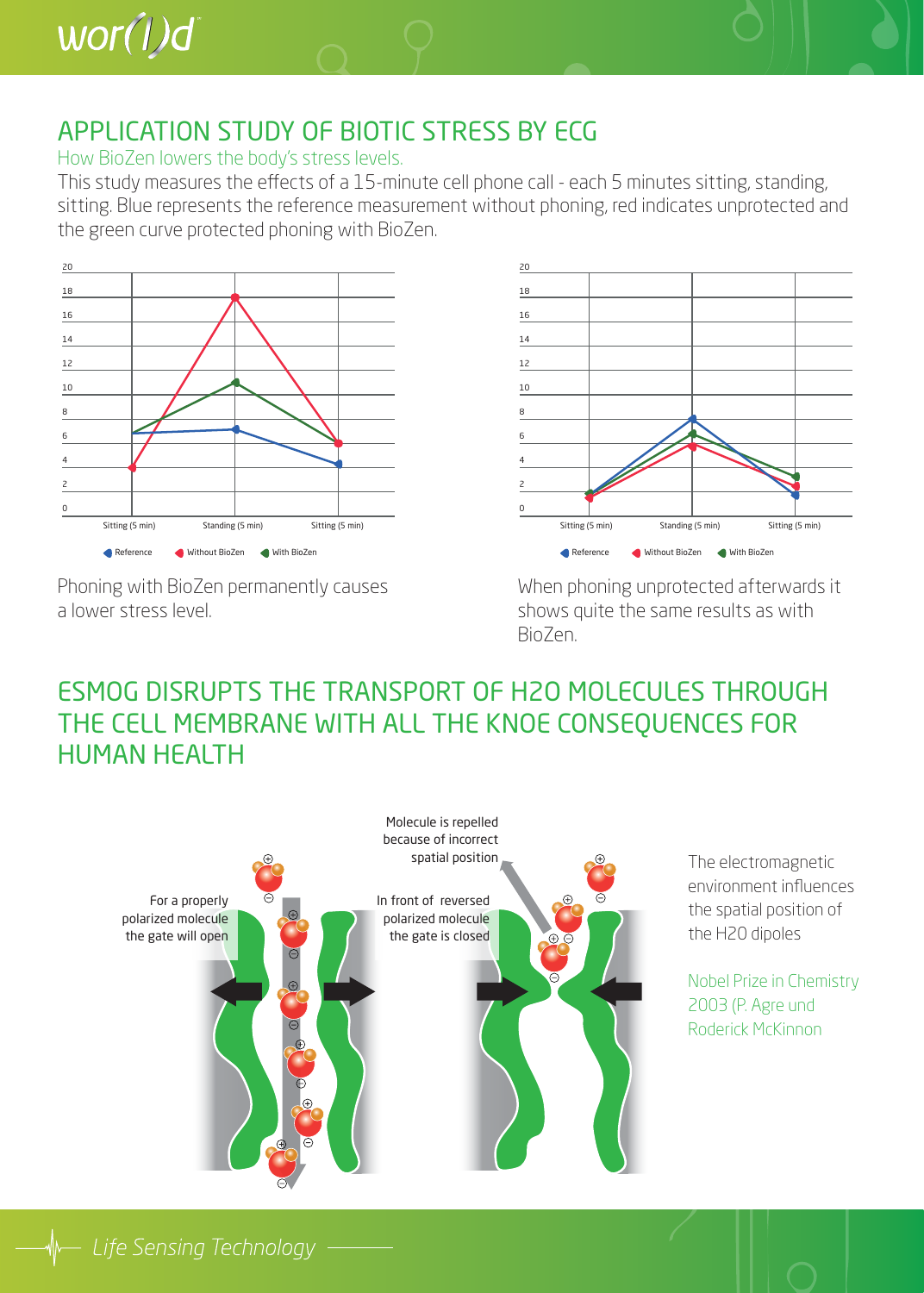# $wor(l)d$

#### CERTIFICATE OF THE BALANCING EFFECT ON A MAGNETIC FIELD How BioZen Levels out the peaks of magnetic fields.

**Protection for the human organism:** Our organism uses Low frequencies {0-30 Hz) for internal communication. The frequencies that cell phones emit in this range interfere with this communication - continuously.



#### Measurement and Certificate 01/2011:

With a special measuring setup the magnetic field of a certain area is shown. The results show how BioZen balances out the magnetic fields. This compensation ranges up to 0.4 microtesla. That is quite a lot when you consider that the magnetic field peak of the installed antenna is 2.4 microtesla. The worse the environment conditions are, the more powerful BioZen becomes.

Measurement and Certificate 01/ 2015: Same and even more clear results as 01/2011. Measurements supervised by BUREAU VERITAS: Inspection Certificate.

Mag. Dr. rer. nat. Walter Hannes Medinger, IIREC, Krems (Austria), 01/2011; 01/ 2014; 01/2015;

# PROTECT YOUR BODY Apply on a wide range of devices

Many devices that use electrical energy near us create a magnetic field. Extreme low frequency magnetic fields have a negative impact on our body. Protect yourself now.